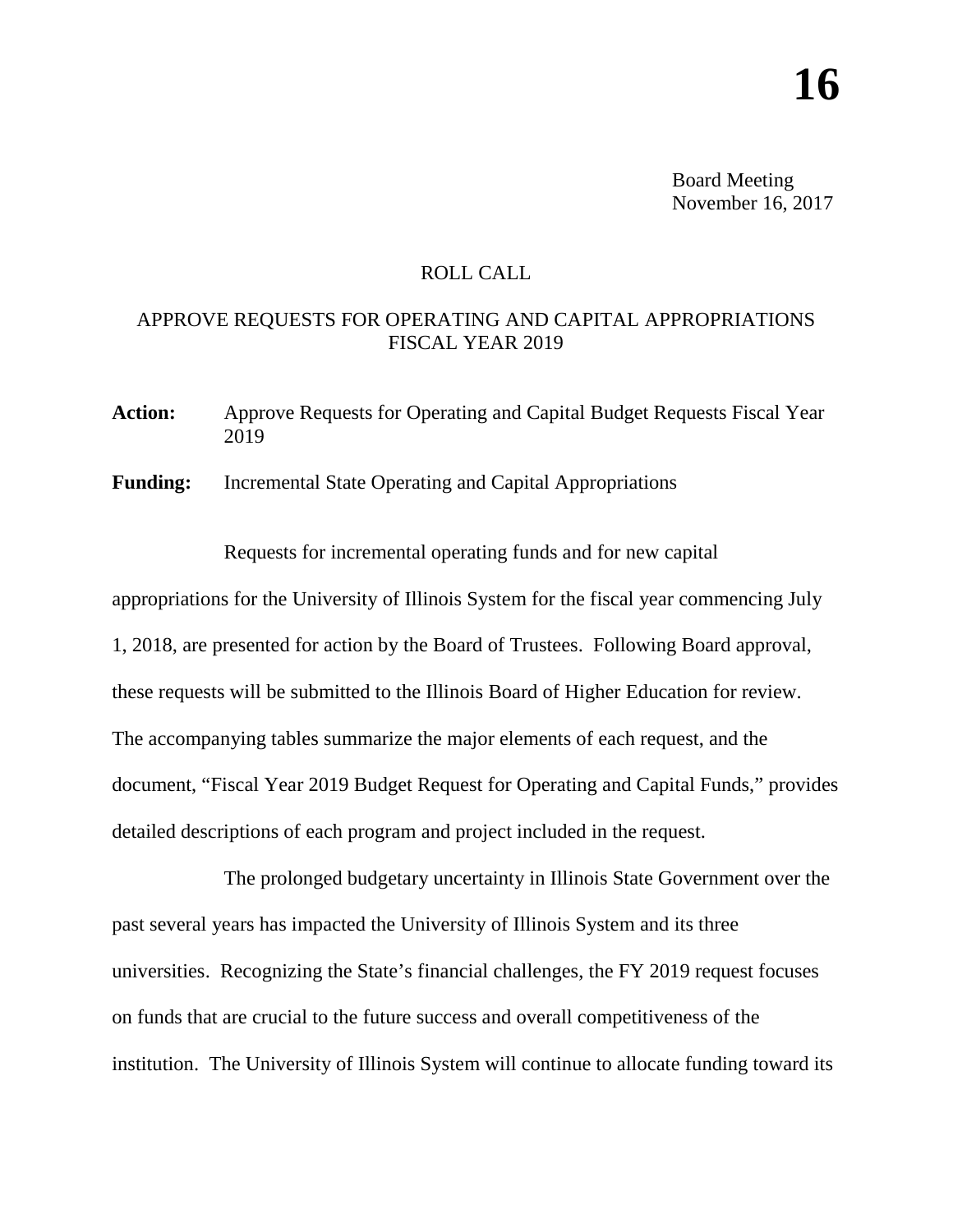core missions, with emphasis on supporting in-state students and supporting the development of an educated workforce necessary to support economic development.

The Fiscal Year 2019 Operating Budget Request is outlined in Table 1. The University seeks \$98.0 million in new funds, an increase of 5.4 percent above the current year's state and tuition budget. Of the \$98.0 million, \$67.1 million will restore core state support to the fiscal year 2017 appropriation level and the remaining \$30.9 million will provide additional funding for the University to maintain its academic competitiveness, support the state's economic development, continue to provide worldclass education to Illinois students, and prepare the next generation of leaders. The FY 2019 request focuses upon the need for salary competitiveness for faculty and staff, and support for system-wide strategic initiatives. The request also continues prior efforts to secure facilities maintenance resources in the operating budget, as well as resources to meet critical operating cost increases. The request presents the most urgent funding needs confronting the University.

The FY 2019 capital budget request, as displayed in Table 2, identifies the University's most crucial and strategic capital priorities. These priorities directly support the University's goals outlined in our Strategic Framework planning document and they focus on fostering innovation and workforce development. Together, these projects represent an investment of \$585.1 million, devoted to preserving and enhancing facilities already in place on the university campuses as well as supporting critically important new initiatives. Remodeling and renovation projects comprise a significant part of the total funds requested, with the highest priority given to facilities that will enhance our

2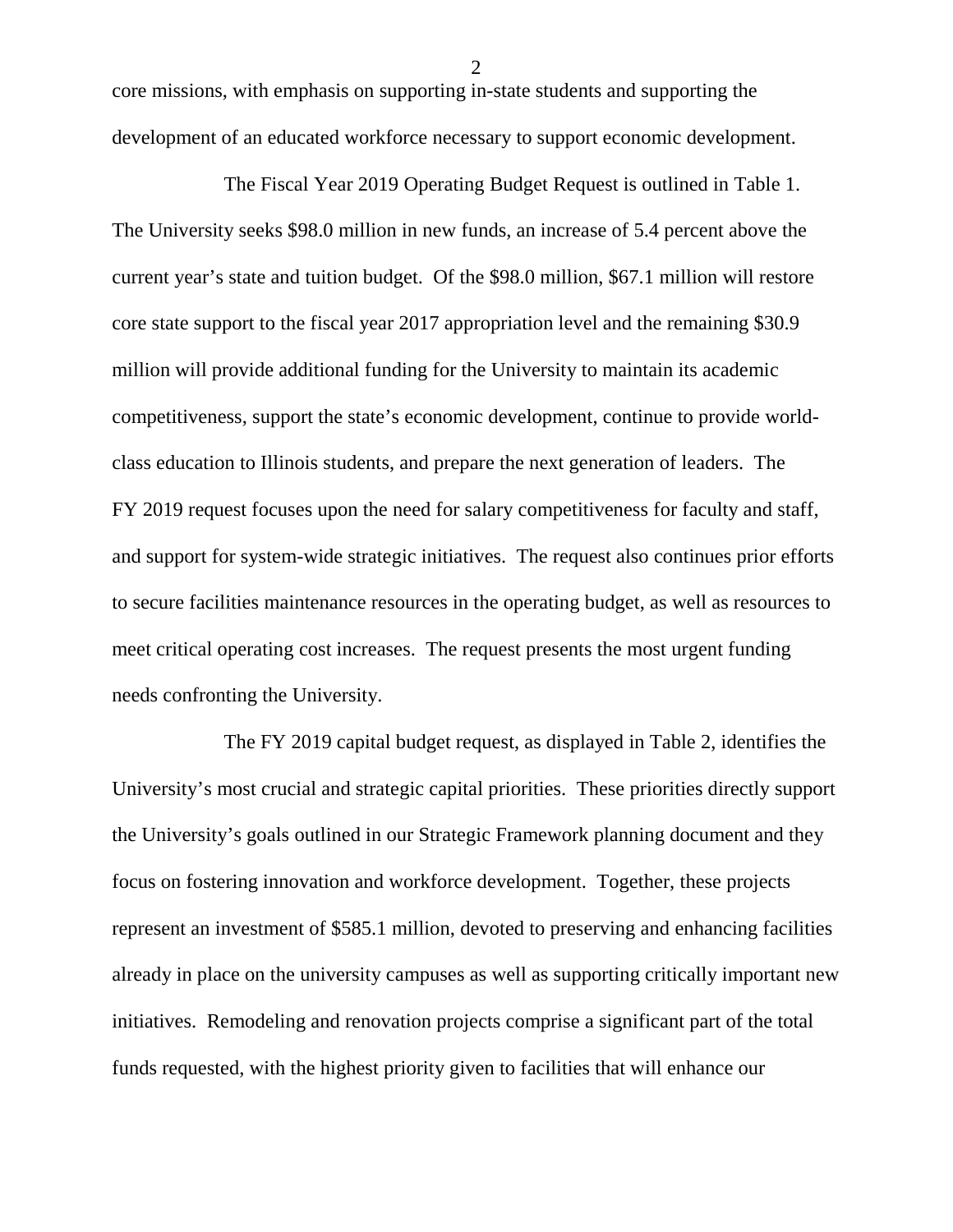innovation ecosystem at each university and support workforce development related to STEM, healthcare, agricultural production and research, and multidisciplinary design thinking. The request clearly emphasizes the importance the University places on maintaining and extending the institution's physical infrastructure. In addition, the University seeks fulfillment of an appropriation made several years ago for the Advanced Chemical Technology Building in Chicago.

Together, the operating and capital requests reflect the University's highest priority budget needs, focusing on our missions of education, research, public service, and economic development. The priorities in both the operating and capital requests are consistent with those in the preliminary requests presented to the Audit, Budget, Finance, and Facilities Committee in November 2017.

The Executive Vice President/Vice President for Academic Affairs and the Interim Vice President/Chief Financial Officer and Comptroller recommend approval.

The President of the University concurs.

3